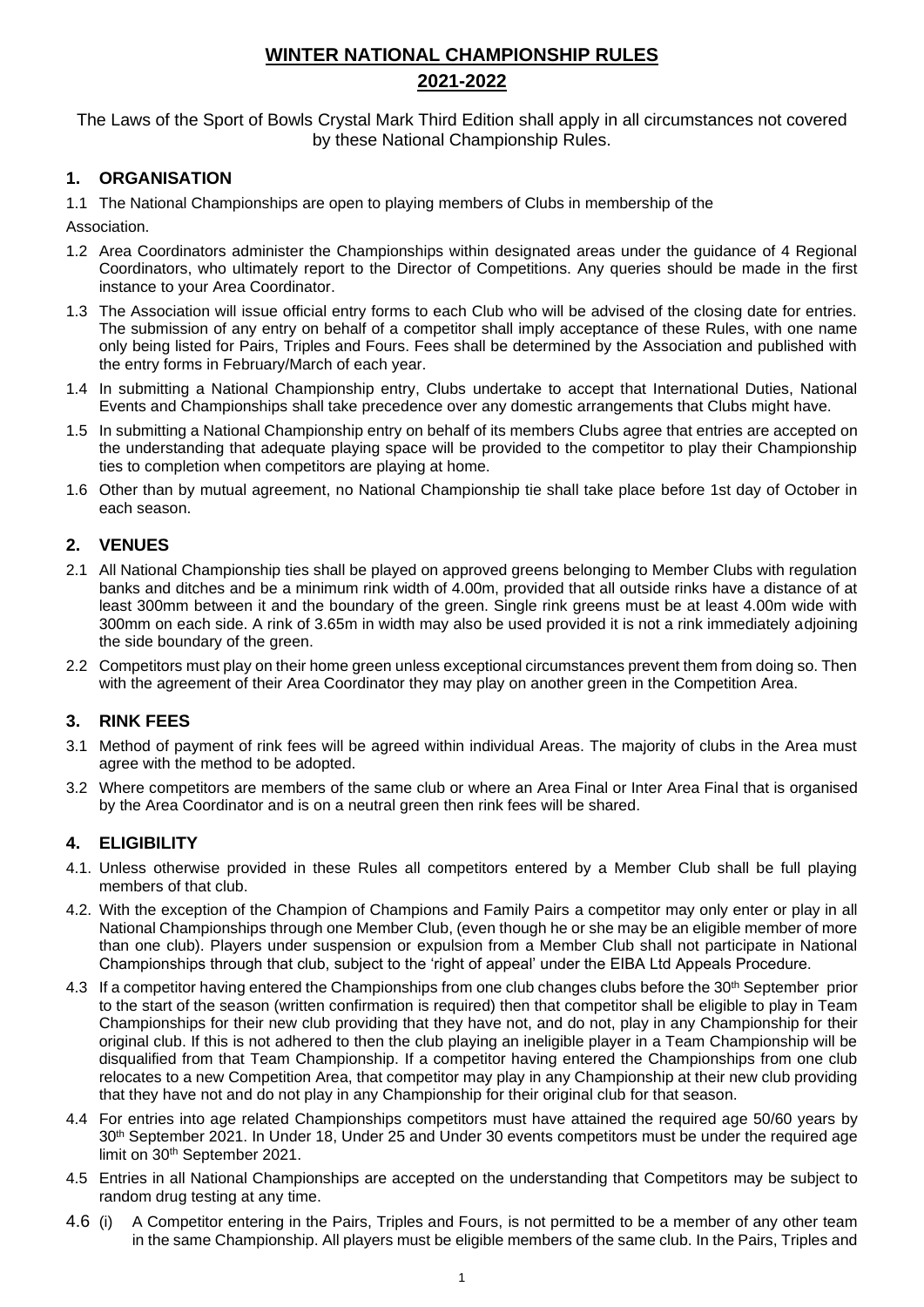Fours, players taking part in the first game constitute the original entry. One additional (and the same) player of the same Club may, however, be used as a substitute at any time provided, they have not already played in the Championship. A substitute may play in any position. Competitors who have entered a Championship and are a named entrant cannot afterwards play in another team in the same Championship, irrespective of whether or not they have actually played in their original entry.

- (ii) Players who have entered a National Singles, Two Bowl Singles, Under 25 Singles or Over 60 Singles Championships and subsequently change membership to another Club within the same Competition Area, may transfer their entry with them.
- (iii) In Mixed Pairs and Mixed Fours events all players must be members of the same Member Club and play their National Championships from that club.

Each "Mixed Pair" to consist of one man and one women. Two substitutes are allowed (one man and one women) but only one substitute may play at any one time. Once a substitute has been used, only he or she may be used as a substitute in future ties. The "Original Team" shall consist of those players who play in the first tie.

Each "Mixed Four" to consist of two men and two women. Two substitutes are allowed (one man and one women) and both may play at the same time. Once a substitute has been used, only he or she may be used as a substitute in future ties. The "Original Team" shall consist of those players who play in the first tie.

- (iv) Family Pairs Both competitors and one substitute must be members of clubs affiliated to EIBA Ltd and be connected by any of the following relationship: -
	- Husband / Wife / Married Partners / Partners joined by civil union
	- Parents / Children (adopted, half and step are included in this definition)
	- Grandparents / Grandchildren (adopted, half and step are included in this definition)
	- Siblings (adopted, half and step are included in this definition)
	- In-laws (only mother, father, brother, sister, daughter and son are included in this definition)
	- Immediate Cousins
	- Domestic Partners (a relationship between 2 individuals who live together and share common domestic life but are neither joined in marriage or civil union)
	- Aunts / Uncles
	- Nephew / Niece

#### **5 PLAYING ARRANGEMENTS**

- 5.1. The player whose name appears first in a draw is designated the 'Challenger' on behalf of themselves and, where appropriate their team, similarly the player whose name appears second is designated the 'Opponent'.
- 5.2 All National Championships will be played on an Area or Regional basis. If 2 Clubs have the same colour stickers, the 'opponent' shall remove or change their stickers.
- 5.3 No competitor shall play on the same rink on the day of the competition before play commences. Competitors qualifying for the National Championship Finals may not play at the venue where the Championship is being played for a period of 24 hours prior to the event commencing unless covered by the Laws of the Sport of Indoor Bowls.
- 5.4 The Challenger will be responsible for all match arrangements except Area Finals that are arranged by the Area Coordinator. Then the Area Coordinator will arrange the date, venue and umpire for the Area Finals on a neutral green and the rink will be selected from those available on the day, unless advised otherwise at the start of the Season.

#### 5.5. MATCH FORMAT FOR INDIVIDUAL COMPETITIONS

| <b>SINGLES</b>          | $=$ 4 bowls each player 21 shots |                                               |
|-------------------------|----------------------------------|-----------------------------------------------|
| <b>TWO BOWL SINGLES</b> | $= 2$ bowls each player 21 shots |                                               |
| <b>PAIRS</b>            |                                  | $=$ 4 bowls each player 18 ends or 3hr 30 min |
| <b>TRIPLES</b>          | $=$ 3 bowls each player          | 18 ends or 3hr 30 min                         |
| <b>FOURS</b>            |                                  | $= 2$ bowls each player 18 ends or 3hr 30 min |

The 3hr 30 minutes does not include trial ends or extra ends. An end where the jack has been cast before 3hr 30 minutes must be played to a finish. All dead ends must be replayed. Start time must be agreed by both players from the same timepiece and marked on the scorecard. If a game is unable to continue due to unforeseen circumstances, the competitors must return as soon as possible to complete the game.

#### 5.6 SETS PLAY

- (i) The Under 18 Singles and Under 25 Singles Championships will be played in sets. Each match will consist of two sets, each set being played over 9 ends. A set will be decided if at any point it becomes impossible for one player to draw, or win, the set given the number of ends remaining.
- (ii) If the game is tied after 2 sets, by either player having won 1 set or both sets being drawn, a best of a three end "tie breaker" will be played to determine the winner. If the game is still drawn after three tied ends have been played, then one extra end will be played. The match tie breaker is decided by the winner of each end, and not by the total number of shots won in the three ends.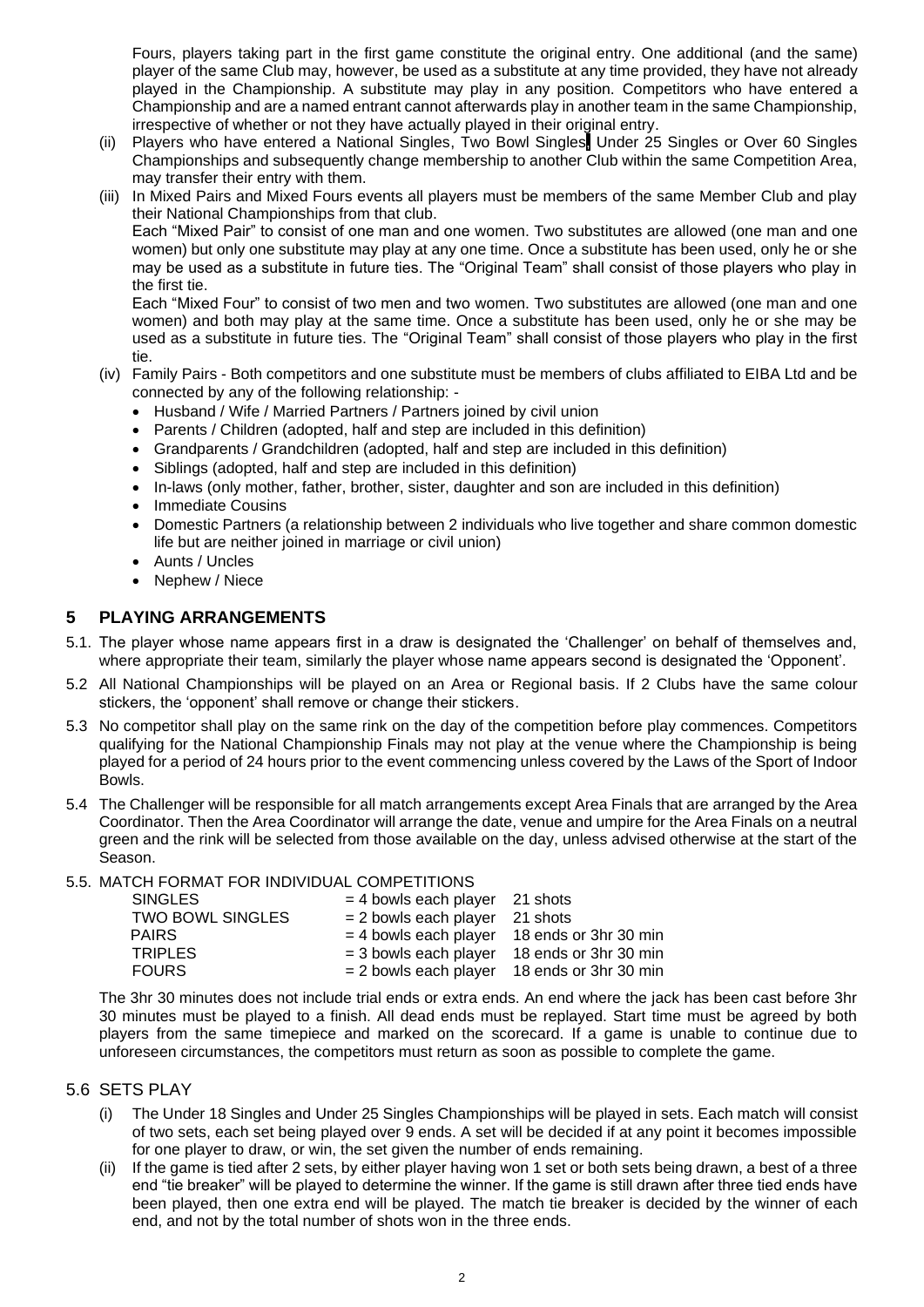- (iii) The winner of the toss prior to the start of the match shall have the option to either take the mat or give it to his opponent on the first end only. The loser of the toss shall have the option of taking the mat or giving it away on the first end only of the second set.
- (iv) After the first end of any set, the player who wins an end will start the next end in the set.
- (v) In a match tie breaker, the player winning the toss shall have the choice of starting or giving away the jack on the first and third ends. The loser of the toss shall have the choice of starting the second end or giving away the jack on this end only.
- (vi) If a jack in motion passes completely outside the boundaries of the rink of play or rebounds to a distance of less than 20 metres from the mat line, the jack shall be re-spotted. If the jack passes outside the side boundary of the rink it should be placed on a pre-arranged spot on the rink which is 2 metres from the front ditch and 1½ metres to the left or right of the centre line, on the side that it left the rink of play.
- (viii)If a bowl is on the re-spot, the jack will be placed as near as possible to the bowl without touching it, between the spot and the centre of the rink. If any other bowls are in the way the jack will be placed as near to that without touching it and the centre of the rink. In other words, directly between the 2 spots without touching a bowl.

#### 5.7 OFFERING DATES

- (i) In all individual competitions (singles, pairs, triples, fours) the challenger shall offer their opponent the choice of two dates, one weekday evening and one weekend (excluding Bank Holidays). Ties at weekends shall not commence before 9.30 am and ties on weekdays shall commence at a stipulated time between 6pm and 7pm, other times may be offered if agreed by both players/teams. Dates for the opening round must be offered at least 14 days before the closing date of that round. Thereafter, dates must be offered within 5 days after the closing date of the previous round. Competitors not in the first round of the draw may agree to play their first game in advance of the previous round date. If the challenger does not offer dates within the required time period, the opponent becomes the challenger and shall offer dates as above at their own club. When dates are offered, the arrangement must be confirmed within 72 hours, verbal agreement should be followed by written confirmation and any arrangements made must be adhered to. If the opponent has previously arranged to play another National Indoor Championship on one or both of the two dates offered or is on Indoor International duty or on EIBA Ltd business, the Challenger is required to offer alternative dates. If the Opponent is a named player in a National Team Championship match and is offered that same date to play another National Championship the Challenger must offer an alternative date.
- (ii) When challenged, being on holiday, playing a County or Club game is not sufficient reason for demanding alternative dates. If an agreement cannot be reached on a date and time, then the tie will be arranged by the Area Coordinator.
- 5.8 A competitor who is challenging the result of a game should contact the Area Coordinator within 24 Hours of the conclusion of that game with the nature of the grievance. If the Area Coordinator cannot resolve the issue to the satisfaction of both competitors, then the issue will be escalated to the Regional Coordinator. If the issue still cannot be resolved, then this will be escalated to the Director of Competitions whose decision will be final. The competitor will have the right of appeal as defined in the EIBA Ltd's appeals procedure.
- 5.9 The failure of a player or players to appear after a maximum waiting period of 30 minutes (except in exceptional circumstances i.e. traffic, weather) from the time fixed for the start of the game, shall cause the player(s) to forfeit the game to their opponent.
- 5.10 The winning team to advise the Area Coordinator of the result within 24 hours of the game followed by an email or posted copy of the scorecards is required.
- 5.11 Champion of Champions. The Championship will be open to the current male and female Singles Champion entered by a Member Club, who is a full playing member of that club throughout the Championship. No substitution is permissible. In the event of a member being the Singles Champion of more than one Member Club in the same season, only one entry for that player will be accepted. Preference will be given to the Club from where the player entered the National Championships in the same season in which he/she won the club singles. If a Club Champion moves to another Club, they may still represent their previous club as Champion of Champions entrant for the next season.
- 5.12 In all Championships, Competitors Clubs more than 100 miles apart by road (50 miles apart for Under 18 Singles) will play on a neutral green as near as possible halfway between the two. Players to make their own arrangements and share the costs.
- 5.13 No extension will be granted beyond the closing date of the round unless exceptional circumstances arise. Only then an extension may be given by the Area Coordinator in agreement with the Regional Coordinator or Director of Competitions.

#### **6 DRESS CODE**

6.1 Dress for early rounds of individual National Championships, Men's Over 60 Double Rink, Mason Trophy and Under 30 Double Rink Triples will be greys and club shirts. Registered clothing and Any coloured flat soled shoes, plain white or registered colour trousers/regulation skirts/cropped trousers or EIBA / Bowls Manufacturer shorts.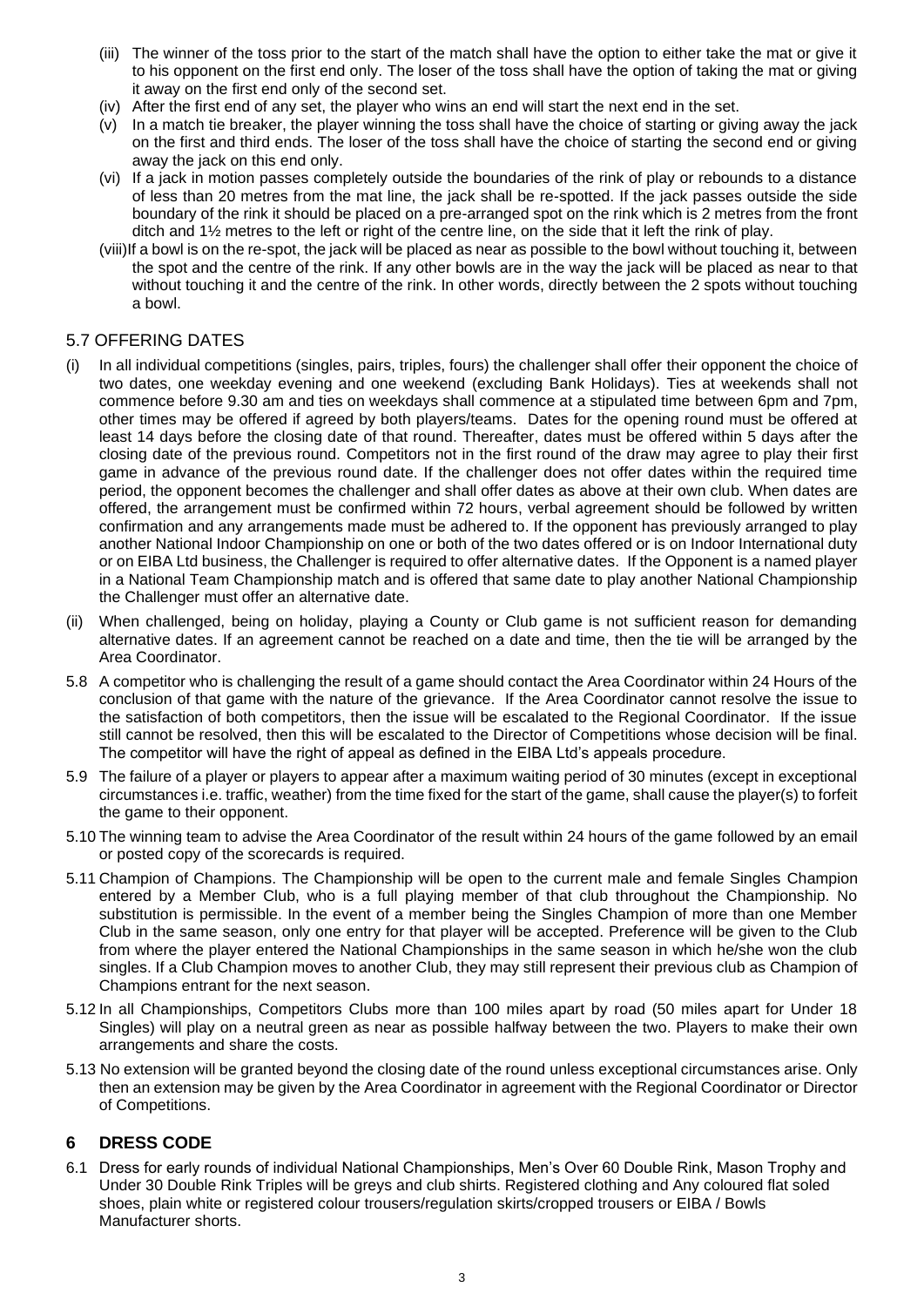- 6.2 Dress for Team Championships, Area Finals and National Finals All competitors will wear: Any coloured smoothed soled shoes, plain white or registered colour trousers/regulation skirts/cropped trousers or EIBA / Bowls Manufacturer shorts and any of the following shirts:
	- Plain White or white with coloured piping
	- Indoor International Shirt
	- Indoor Club or County registered shirt
	- Registered Coloured Bowls Manufacturers shirt.

All players should wear the same shirt. In mixed events where men and women have different registered shirts, all men should wear the same shirt and all women should wear the same shirt. Teams can wear a mix of shorts and trousers and a mix of colours if clubs have different colour bottoms registered for Men and Women.

With the exception of registered shirts or trousers no advertising or promotional material may be displayed other than the Bowls Manufacturers' label.

Shirts/blouses must have collars and sleeves.

White bowls jackets with coloured piping may be worn or registered coloured jacket.

#### **7. GENERAL MATTERS**

- 7.1 All trophies remain the property of the Association and must be returned to the Association Headquarters by 1<sup>st</sup> December each year.
- 7.2 Mobile phones must not be used on the green and should be turned off or on silent during play. They should be used with discretion whilst in the vicinity of the green. There must be no flash photography whilst play is in progress.
- 7.3 In the event of a completed match where the winning player, team or side is disqualified by default, the loser of the match will be re-instated as the winner and proceed to the following round.
- 7.4 Players who are in breach of these rules may incur disciplinary action by the Association which may include suspension or disqualification from participating in any National or International Championships.
- 7.5 If a tie is unable to take place due to unforeseen circumstances on the day of play, the Area Coordinator may grant an extension for the playing of the tie with the agreement of the Regional Coordinator.

#### **8. PLAYERS WITH DISABILITIES**

- 8.1 Please refer to The Laws of the Sport of Bowls Crystal Mark Third Edition Law 41 Players with disabilities.
- 8.2 Details of specific Equipment and Aids that have been approved by EIBA as the "Controlling Body for EIBA National Competitions" can be found on the EIBA website at [www.eiba.co.uk/club-development/disability.php](http://www.eiba.co.uk/club-development/disability.php) (under construction).
- 8.3 Artificial devices be used by players with disabilities for delivering the jack or bowl (Law 41.8) The player using the device shall decide before a game starts if they are going to use an aid. If they so decide, then they shall use it for the entire duration of that game.
- 8.4 Players with a Hearing Disability (Law 41.7) players can use electronic devices to communicate with each other while on the rink of play. They must be used in line with the regulations set out in the Conditions of Play by the Controlling Body.

#### **9. CODE OF CONDUCT**

- 9.1 A Code of conduct has been introduced by the Association and relates to all National Championship events under their direct control. The Association reserves the right to conduct a full enquiry into all reported incidents and take whatever action is deemed to be appropriate in the circumstances. Copies available from the EIBA and can be downloaded www.eiba.co.uk/championship-rules/code-of-conduct-national-competitions.pdf
- 9.2 All complaints regarding the Code of Conduct shall be reported to the Area Coordinator within 7 days of the alleged incident.
- 9.3 Disciplinary Action: The Code of Conduct escalation process will be as follows: -

If the Area Coordinator cannot resolve the dispute between the two sides amicably; then the matter will be escalated to the Regional Coordinator. If the matter still cannot be resolved at this level, then the matter will be escalated to the Director of Competitions whose decision will be final. If the matter is deemed serious enough for disciplinary action to be involved, then a full investigation will be organised by the Competition Director involving an independent investigation committee. This will be communicated in writing to both parties. Following this, a player against who a judgement has been made has the right to appeal using the EIBA Ltd Appeals procedure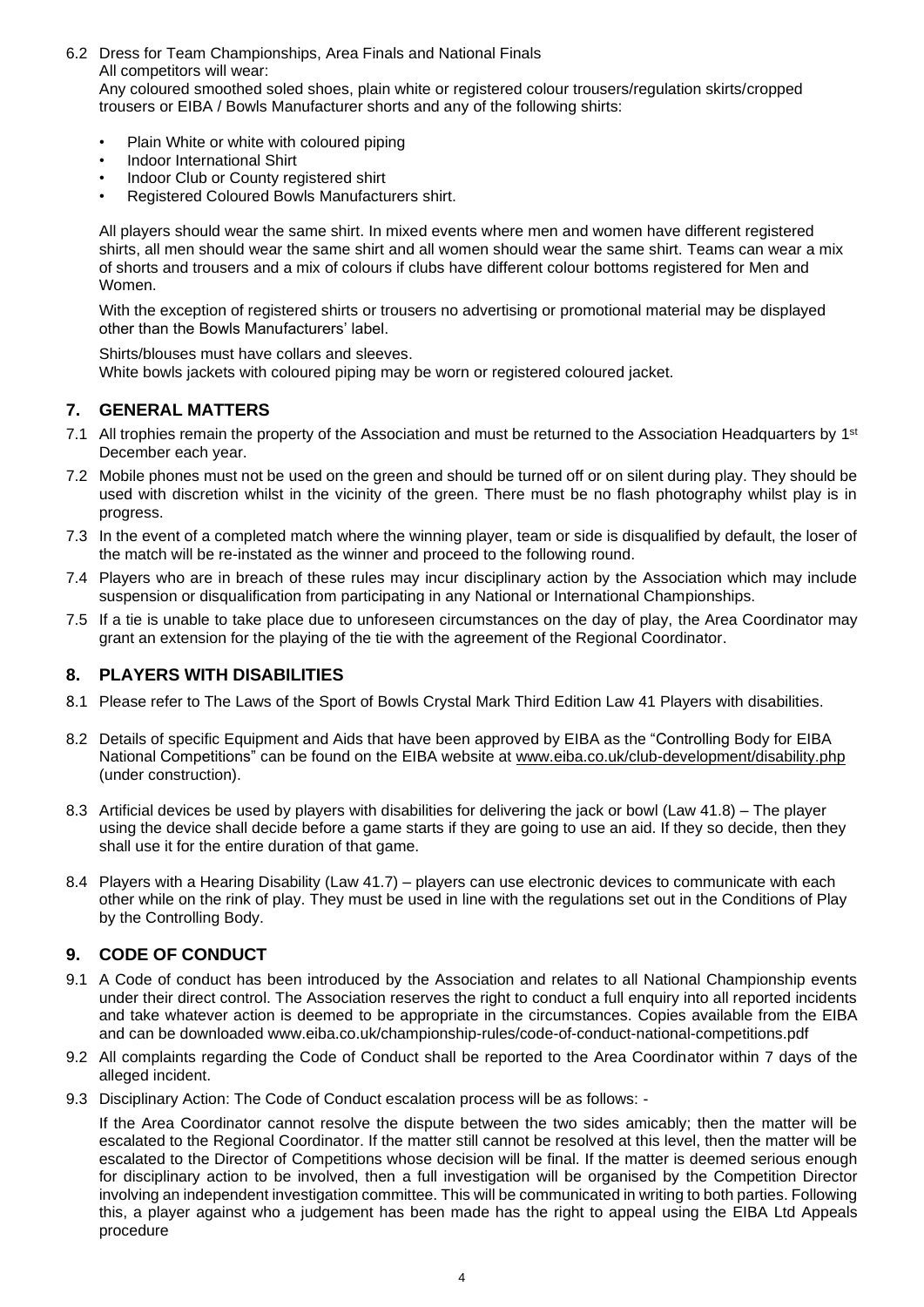- 9.4 Abuse to the person: A player shall not abuse in any way whatsoever, any other person during the course of a game.
- 9.5. Abuse of Equipment: A player shall not cause wilful damage to any equipment whatsoever during the course of a game.
- 9.6 Drug and Alcohol Abuse: No player shall cause himself/herself to be unfit to play through either drug or alcohol abuse during the course of any event under the direct control of the Association. Reference will need to be made to the Association's Anti-Doping Policy.

### **NATIONAL TEAM CHAMPIONSHIPS**

WOMENS: Yetton Trophy, Yetton Plate, Vivienne Trophy, Mason Trophy MEN: Denny Cup, Denny Plate, Over 60 Double Rink MIXED: Egham Trophy, Top Club<br>OPEN: Under 30 Two Rink Triple Under 30 Two Rink Triples

- 1. These rules apply for the above Club Championships except where there is a specific rule relating to a particular Championship detailed over page.
- 2. Team (Sides) Championships are played on a knockout principle.
- 3. An Umpire should be used in preference to a Competent Person for all rounds.
- 4. Where a Club with only 1 rink is involved, one of the following options will apply at the discretion of the one rink club: -
	- (i) the ties may be played in consecutive sequence.
	- (ii) in "two home, two away" events, the second "home" four of the one rink Club may play on an approved neutral green.
	- (iii) three "fours" (where applicable) may play on their opponents green if available.
- 5. In all Championships, Clubs more than 100 miles apart by road will play on a neutral green as near as possible halfway between the two, playing all rinks at the same venue. The home team will find the venue and arrange the umpire with a start time as close to 10am as possible shall be agreed by both clubs. Costs shall be shared. Games may also be played home and away by mutual agreement.
- 6. Teams unable to use their home green may either play on another green in the Competition Area or play away on their opponents' green.
- 7. On the day of play If a tie is unable to commence at either venue due to unforeseen circumstances (weather, power failure etc.) the tie shall be rearranged on a date mutually agreed by both clubs and in conjunction with the Area Coordinator.
- 8. An end where the jack has been cast before 3hrs 30 mins or 4hrs must be played to a finish. All dead ends will be replayed. The Challenger shall nominate one designated rink number to play an extra end before the draw is made for rinks. The extra end should be played by the nominated rink after play has been completed on all rinks at all venues, unless the start time at each venue is staggered, in this case, the venue with the later start time will nominate one rink number before the draw is made. The extra end will then be completed once all rinks have finished at that venue.
- 9.. If within a period of 30 minutes from the time fixed for the game a single player is absent from one or more teams in a side game of four players in each rink, in accordance with the Laws of the Sport of Bowls, the game shall proceed but,
	- (i) in the defaulting team, the number of bowls shall be made up by the lead and second players playing three bowls each.
	- one fourth of the total shots scored by each team comprising three players shall be deducted from their score at the conclusion of the game. Fractions will be taken into account.
- 10. If both clubs have the same coloured stickers, the non-challengers shall remove or change their stickers.
- 11. The rinks to be used will be allocated by the home team or by the Club if a neutral green, and the draw and the toss will be made by the representatives of the participating Clubs in the presence of an Umpire. At the National Championship Finals, the names of the players and the rinks on which they play will be published in the finals programme.
- 12. RESULTS The winning team to advise the Area Coordinator of the result within 24 hours of the game followed by an email or posted copy of the scorecards is required.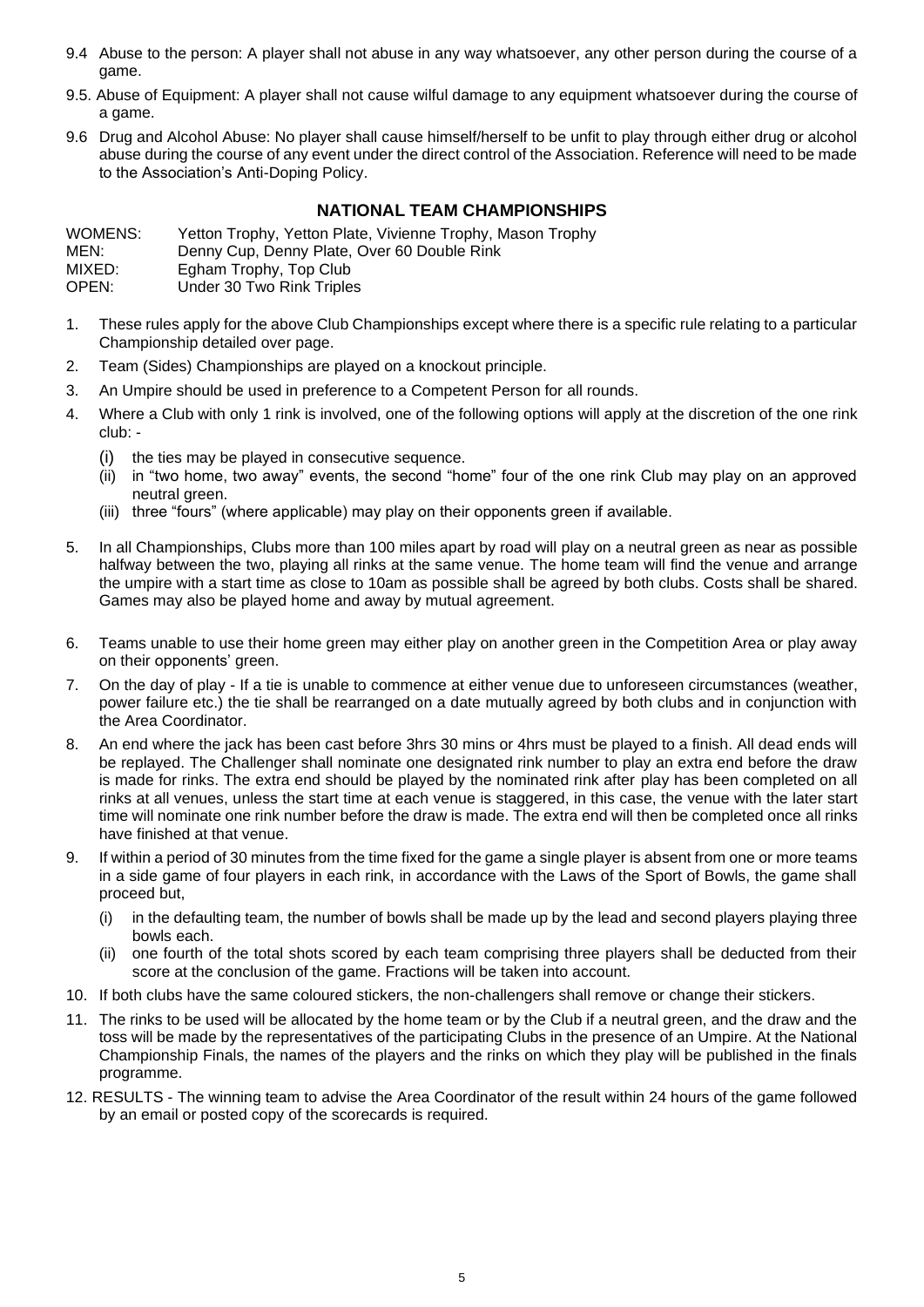#### **ADDITIONAL RULES FOR NATIONAL TEAM CHAMPIONSHIPS**

#### **EGHAM TROPHY (MIXED)**

- 1. This Championship is open to all Member Clubs who will be represented by a "single" entry of four rinks of 4 players (two womens and two men) in each rink.
- 2. Games will normally be on a two 'fours' home, two 'fours' away basis and all players will be members of the same Club and playing their National Championships from that Club.
- 3. Games will be played on Sundays at 10.00am on dates as published on the [www.eiba.co.uk](http://www.eiba.co.uk/) website or earlier by mutual agreement, a later start time is permissible if both clubs agree. Challenger must confirm arrangements.
- 4. Games will be 21 ends or maximum 4 hours; whichever is the shorter, not including trial ends or extra ends
- 5. The Final will be played on a date and at a venue arranged by the Competition Sub-committee

### **TOP CLUB (MIXED)**

- 1. This Championship is open to all Member Clubs who may have unlimited entries. All players will be members of the same Club and playing their National Championships from that Club.
- 2. Teams will be a mixed side of 11 players consisting of a mixed 2 wood fours (2 men, 2 women), a mixed 3 wood triples (any combination), a mixed 4 wood pairs, a women's 2 wood singles and a men's 2 wood singles.
- 3. All games will be played under the National Championship Rules and in accordance with the Laws of the Sport of Indoor Bowls with the following exceptions:

i) Pairs, Triples and Fours games will be 18 ends or maximum 3hr 30 mins; whichever is the shorter, not including trial ends.

- ii) Singles games will be 21 shots no time limit to determine the winner.
- 4. Male and Female substitutes are allowed in the team providing the players are members of the competing Club and have not previously played for any other team in the Championship. All games are to be played, failure of a team to provide 11 players shall result in a "walkover" for their opponents.
- 5. Each of the games to be scored on a maximum of 16 points with 2 points awarded to the winner of each singles game and 1 point to each side if drawn. 4 points awarded to the winner of each pairs, triples and fours game and 2 points to each side if drawn. The overall winner will be the side scoring the most points. If equality exists, the winning side shall be determined in the following order:
	- i) The total number of shots scored
	- ii) The most ends won
	- iii) Fours playing an extra end
- 6. Games will be played at 10.00am on dates as published on the [www.eiba.co.uk](http://www.eiba.co.uk/) website or earlier by mutual agreement, a later start time is permissible if both clubs agree. The Challenger is responsible for providing an umpire and markers for the singles games.
- 7. Rink fees will be shared.
- 8. **Clubs with less than 4 rinks:** Singles and Pairs should play first unless all games can be accommodated at the same time.
- 9. Dress for all rounds will be whites/registered dress.
- 10. The Semi-Final and Final will be played on a date and at a venue arranged by the Competitions Sub-Committee

#### **UNDER 30 CLUB TWO RINK TRIPLES (OPEN)**

- 1. These Championships are open to all Member Clubs who may have unlimited entries of two rinks of 3 players in each rink.
- 2. Games will normally be on a one 'triple' home, one 'triple' away basis and all players will be members of the same Club and playing their National Championships from that Club.
- 3. Games will be played at 10.00am on dates as published on the [www.eiba.co.uk](http://www.eiba.co.uk/) website or earlier by mutual agreement, a later start time is permissible if both clubs agree. Challenger must confirm arrangements.
- 4. Games will be 18 ends or maximum 3hr 30 minutes; whichever is the shorter, not including trial ends or extra ends
- 5. Sides may consist of any combination of male and/or female competitors.
- 6. The Semi-Finals and Finals will be played at the National Championship Finals.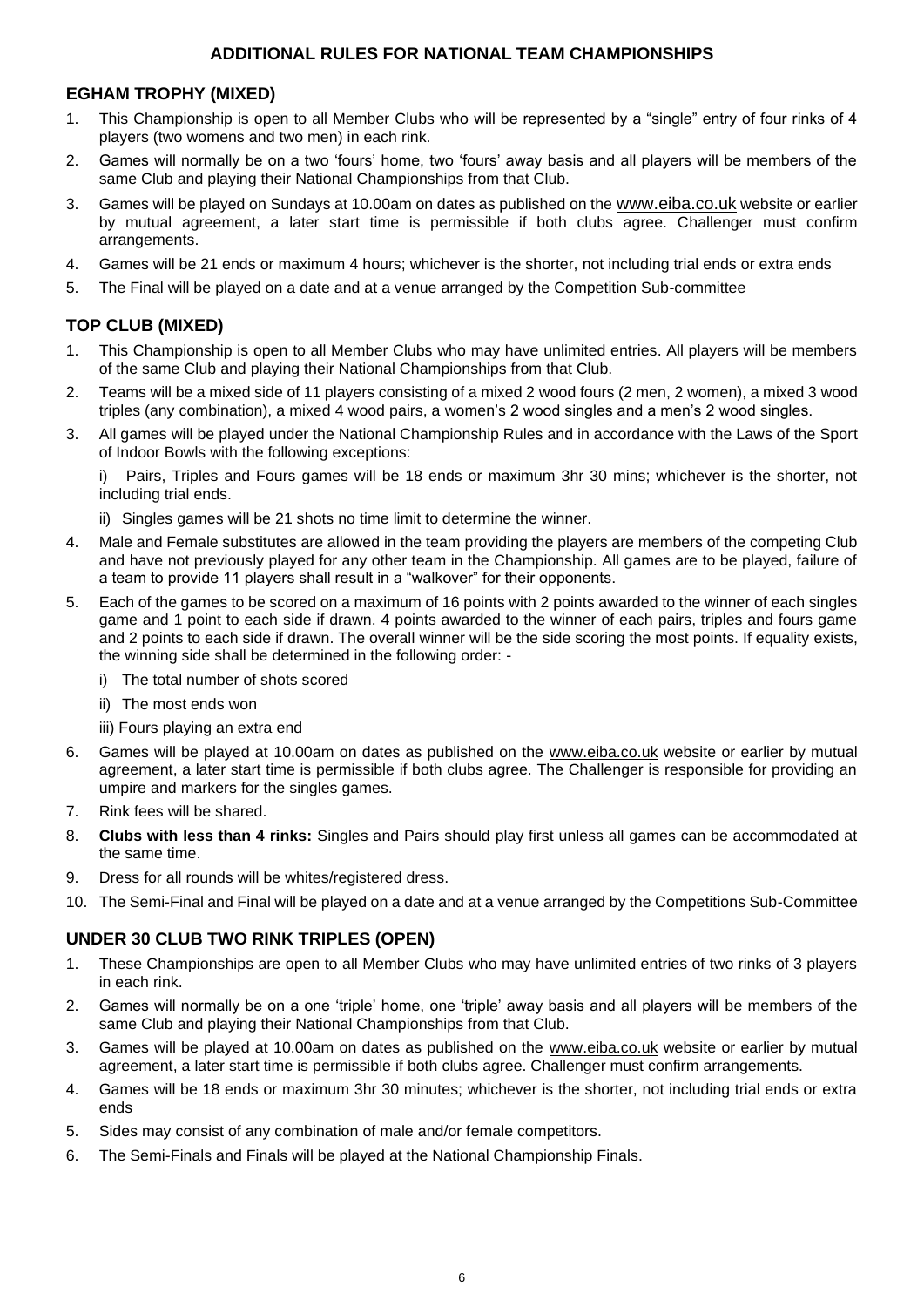# **YETTON TROPHY (WOMENS) DENNY CUP (MENS)**

- 1 These Championships are open to all Member Clubs who will be represented by a "single" entry of four rinks of 4 players in each rink.
- 2. Games will normally be on a two 'fours' home, two 'fours' away basis and all players will be members of the same Club and playing their National Championships from that Club.
- 3. Games will be played simultaneously on Saturdays at 10.00am on dates as published on the [www.eiba.co.uk](http://www.eiba.co.uk/) website or earlier by mutual agreement, a later start time is permissible if both Clubs agree. Challenger must confirm arrangements.
- 4. Games will be 21 ends or maximum 4 hours; whichever is the shorter, not including trial ends or extra ends
- 5. The Semi-Finals and Final will be played on a date and at a venue arranged by the Competition Sub-committee.
- 6. **Clubs with less than 4 rinks for the 2021/2022 season** Yetton Trophy all rinks at 10.00am, Denny Cup all rinks at 2.00pm.

# **YETTON PLATE & DENNY PLATE**

- 1 These Championships are open to all first game losers in the above Championships. disqualification, games conceded and walk over games does not entitle entry into these Championships. The Championships will be played under the same rules as the Yetton Trophy and the Denny Cup on the same dates as published on the [www.eiba.co.uk](http://www.eiba.co.uk/) website.
- 2. The Final will be played at the National Championship Finals.
- 3. **Clubs with less than 4 rinks for the 2021/2022 season** Yetton Plate all rinks at 10.00am, Denny Plate all rinks at 2.00pm.

### **OVER 60 DOUBLE RINK (MENS) & MASON TROPHY (WOMENS – Over 60)**

- 1. These Championships are open to all Member Clubs who may have unlimited entries of two rinks of 4 players in each rink.
- 2. Games will normally be on a one 'four' home, one 'four' away basis and all players will be members of the same Club and playing their National Championships from that Club.
- 3. Games will be played at 10.00am on dates as published on the [www.eiba.co.uk](http://www.eiba.co.uk/) website or earlier by mutual agreement, a later start time is permissible if both clubs agree. Challenger must confirm arrangements.
- 4. Games will be 18 ends or maximum 3hr 30 minutes; whichever is the shorter, not including trial ends or extra ends
- 5. The Semi-Finals and Finals will be played at the National Championship Finals.

# **VIVIENNE TROPHY (WOMENS)**

- 1. This Championship is open to all Member Clubs who will be represented by a "single" entry of four rinks of 3 players in each rink from Member Clubs already entered and playing in the Yetton Trophy.
- 2. Games will normally be on a two 'triples' home, two 'triples' away basis and all players will be members of the same Club and playing their National Championships from that Club.
- 3. Games will be played at 10.00am on dates as published on the [www.eiba.co.uk](http://www.eiba.co.uk/) website or earlier by mutual agreement, a later start time is permissible if both Clubs agree. Challenger must confirm arrangements.
- 4. Games will be 18 ends or maximum 3hr 30 minutes; whichever is the shorter, not including trial ends or extra ends
- 5. Players may not interchange between the Yetton and Vivienne Trophies. If a Club withdraws from their first game in the Yetton Trophy without declaring their preferred team, they will be withdrawn from the Vivienne Trophy.
- 6. Failure of a club to provide 12 players (4 triples) shall result in a walkover
- 7. The Final will be played at the National Championship Finals.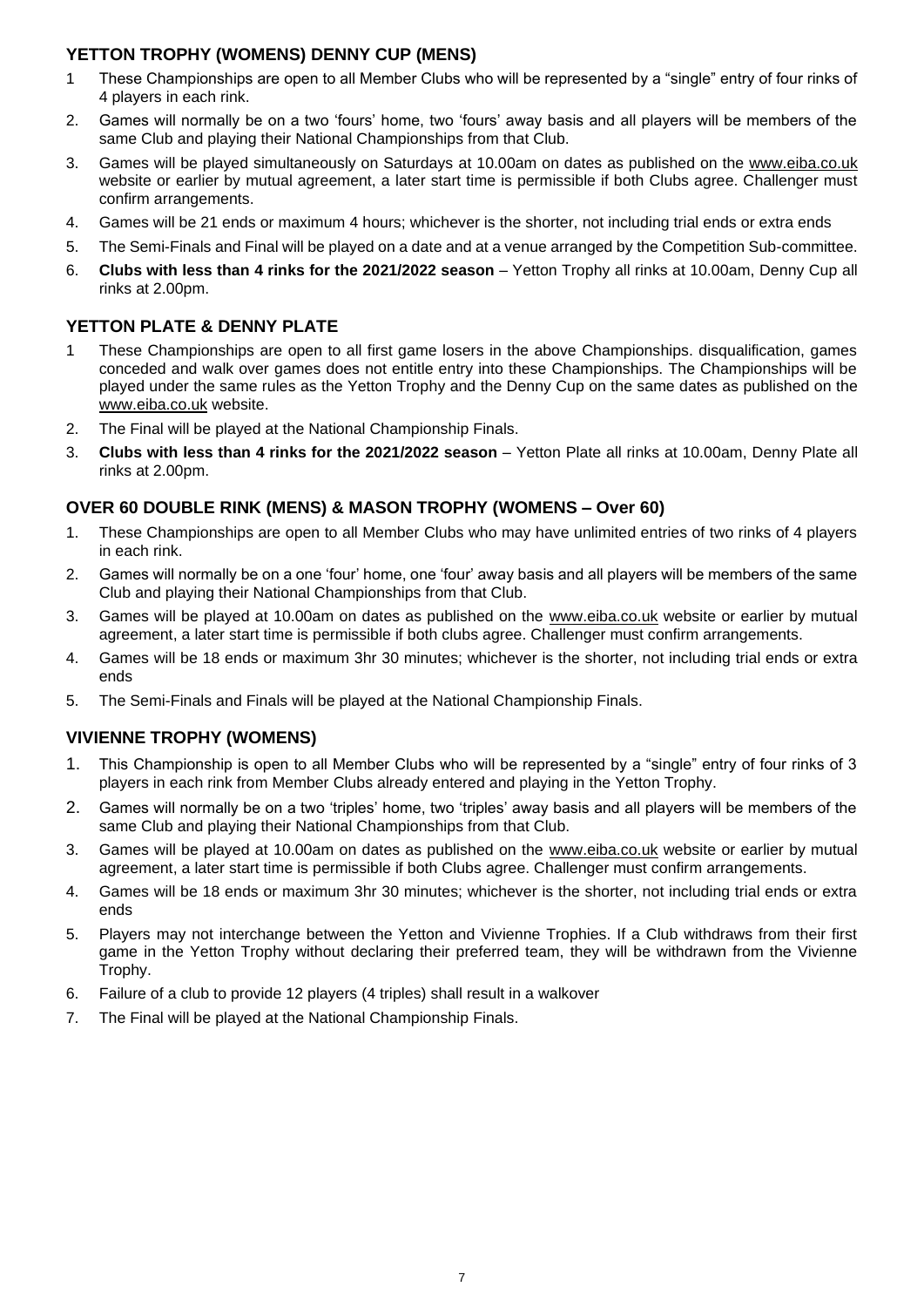#### **NATIONAL INTER COUNTY CHAMPIONSHIPS**

#### **ATHERLEY TROPHY (WOMENS) & LIBERTY TROPHY (MEN'S)**

- 1. Member Counties will be allowed one entry into the above Championships. Players must be from Member Clubs affiliated to that county and play their National Championships from those Clubs.
- 2. Entries will be 6 rinks of four players from each County. All 6 rinks will play at a venue arranged by the Challenger, in the Challengers' County however, if the Challenger's chosen venue to the Opponents County town is more than 100 miles by road (calculated by the shortest route), the game should be played on a green as near half way as possible between the counties determined on a mileage basis and agreeable to both Counties.
- 3. Games will be 21 ends or maximum 4 hours; whichever is the shorter not including trial ends or extra ends. An end where the jack has been cast before 4 hours must be played to a finish. All dead ends will be replayed. The Challenger shall nominate one designated rink number to play an extra end before the draw is made for rinks. The extra end should be played by the nominated rink after play has been completed on all rinks.
- 4. All rounds will be played on dates set by the Competition Sub-Committee. Start time will be 10.00am but can be later by mutual agreement.
- 5. At the National Finals where the rinks are pre-drawn a draw will be made to select the rink to play the extra end in the event of a tie. The draw will take place before play commences between the team managers, Umpire and Competition Official.
- 6. The failure of a team to field the required number of players 30 minutes after the start time will abide by the Laws of the Sport of Bowls Crystal Mark Third Edition.
- 7. The draw for rinks and the toss will be made by the County Representatives in the presence of an Umpire
- 8. Prior to the Final the Challenger will be responsible for providing Umpires. Teams will share green fees and Umpires expenses.
- 9. The Captain/ Secretary of the winning team will inform the Association's HQ within 24 hours by phone or email of the result of the match followed by the scorecards or email showing team names and rink scores. The Draw for the next round will be shown on the EIBA Ltd website at [www.eiba.co.uk](http://www.eiba.co.uk/)
- 10. The Final will be played at the National Championship Finals.

#### **UNDER 18 COUNTY TWO RINK TRIPLES (MIXED)**

- 1. This Championship is open to all Member Counties who may have unlimited entries of two mixed rinks of 3 players in each rink (any combination). Once a player has played for one team they are not permitted to play for any other team.
- 2. Players must not have attained the age of 18 on  $30<sup>th</sup>$  September 2021.
- 3. The competition will be played in a regional round robin league, with teams playing each other once, either 1 rink home and 1 away or both rinks at a neutral venue if mutually agreed regionally.
- 4. Games will be 18 ends or maximum 3 hours 30 mins; whichever is the shorter not including trial ends. An end where the jack has been cast before 3 hours 30 mins must be played to a finish.
- 5. No dead ends If a jack in motion passes completely outside the boundaries of the rink of play or rebounds to distance of less than 20 metres from the mat line, the jack shall be re-spotted. If the jack passes outside the side boundary of the rink it should be placed on a pre-arranged spot on the rink which is 2 metres from the front ditch and 1½ metres to the left or right of the centre line, on the side that it left the rink of play. If a bowl is on the re-spot, the jack will be placed as near as possible to the bowl without touching it, between the spot and the centre of the rink. If any other bowls are in the way the jack will be placed as near to that without touching it and the centre of the rink. In other words, directly between the 2 spots without touching a bowl.
- 6. 3 points for the winning team, 1 point each if match is tied.
- 7. The winner of the group will qualify for the Final or Semi-Final (depending on the number of regional leagues). If two or more teams have the same number of points the winner of the group will be decided by overall shot difference.
- 8. The Final will be played at the National Championship Finals.